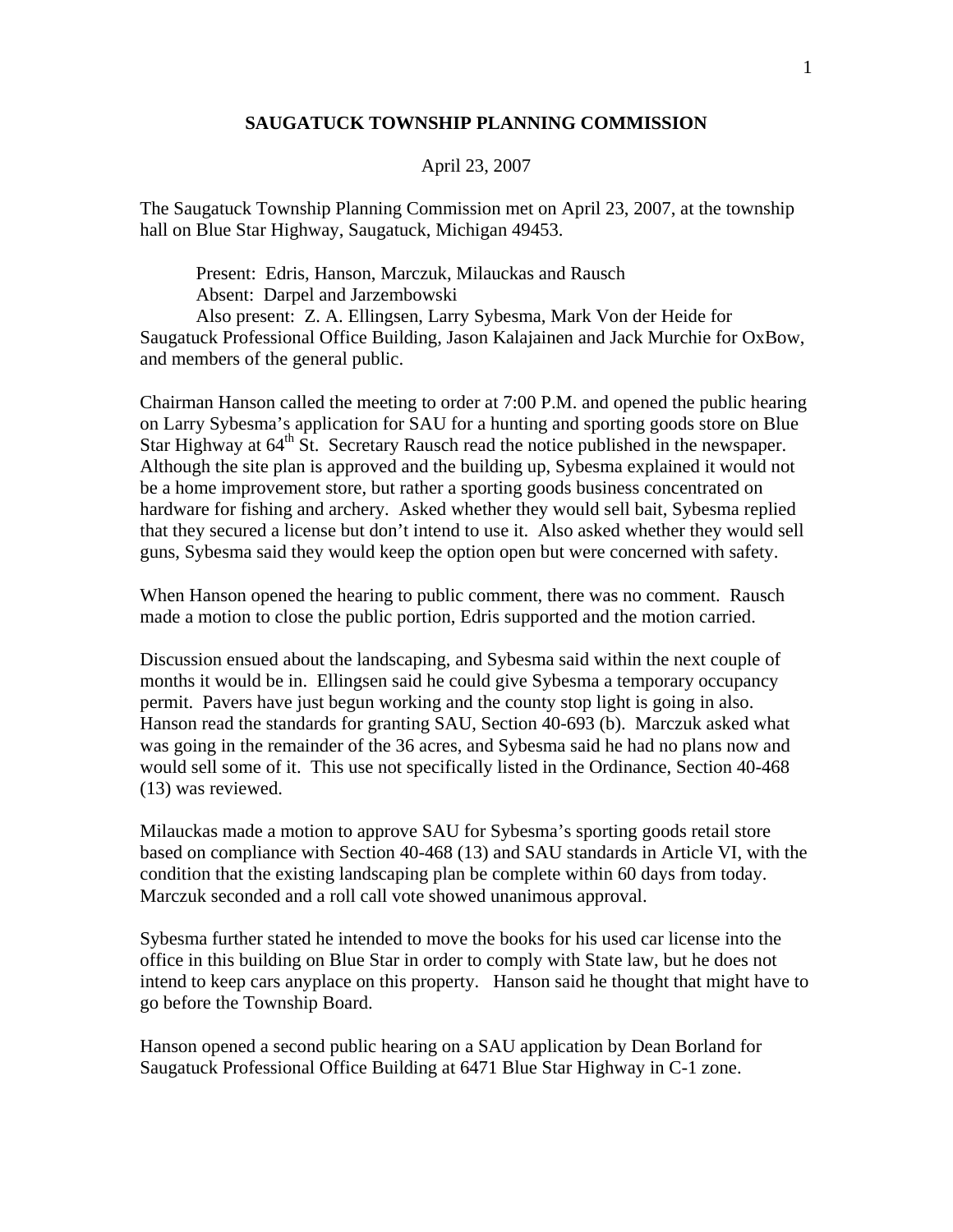Milauckas recused himself because he owns property across the street and did not want it to appear that there was a conflict of interest on his part.

Mark Von der Heide, the architect, explained the site plans dated March 5 and said they intended to square up the existing building to create a rectangular footprint with additional paving and a new two-way drive on the east end of the site. He thought a ZBA variance would be needed for the driveway spacing since it is 336 feet. Twenty-four parking spaces would meet requirements. The bike path is under construction. A porte cochere will be constructed on the front of the building, which gives a seven-foot front setback from the right-of-way. A patio will be provided on the east end for the ice cream shop which is a current tenant, a fenced refuse enclosure is planned for the northeast corner of the property, and a solid privacy fence along the north boundary is envisioned. The new sign may need a SAU, Von der Heide said. The floor plan contains a second floor with a conference room over the porte cochere. There would be four offices up and four down, plus the ice cream shop and its storage room. The style will be reminiscent of a beachfront cottage with stone and shake shingles, kept to 30 feet in height in accordance with the fire ordinance. The landscaping keeps mostly to the east end of the site. The parking lot would have catch basins to drain to Goshorn Creek.

The Commissioners reviewed Planner Sisson's memo dated April 20, which pointed out that the building is non-conforming and this plan would create almost a 50% expansion needing a variance from the ZBA. Other variances would be needed because of encroachment within the ROW by the sign and inadequate setback of the building, inadequate landscaping and driveway spacing.

Rausch said she was concerned about anything being funneled into Goshorn Creek and she thought the wattage on lamps should be reduced. Edris wondered if the east drive could be eliminated and Von der Heide said he thought the fire department wanted access around the building because the truck could not turn around. In answer to other questions, Von Der Heide said the building was 74+ feet long and 30'6" deep, and Borland said he had an easement to the property west of the existing driveway for parking. Hanson voiced opposition to such a large sign on Blue Star and to such a large porte cochere He wondered if the applicant had thought of an alternative since this would take so many variances. Borland said he could just move to another location.

When Hanson opened the hearing to public comment, Deb Colvin, Kingfisher Cove neighbor, said she had issues with the massiveness of the porte cochere and sign and with run-off to Goshorn Creek. Milauckas, 2885 Lakeshore Drive, cautioned against allowing such narrow front set back since a 70' setback is normally required and this 23' setback would be reduced to only 7 feet. The carport is not necessary and the landscaping in the front buffer does not comply with requirements of Section  $40-878(g)$ . He also asked what the square footage of the existing building is and was told 2270 lower and 450 upper levels, and the proposed building would be 5388 s.f.

Edris made a motion to close the public portion of the hearing, Rausch seconded and the motion carried.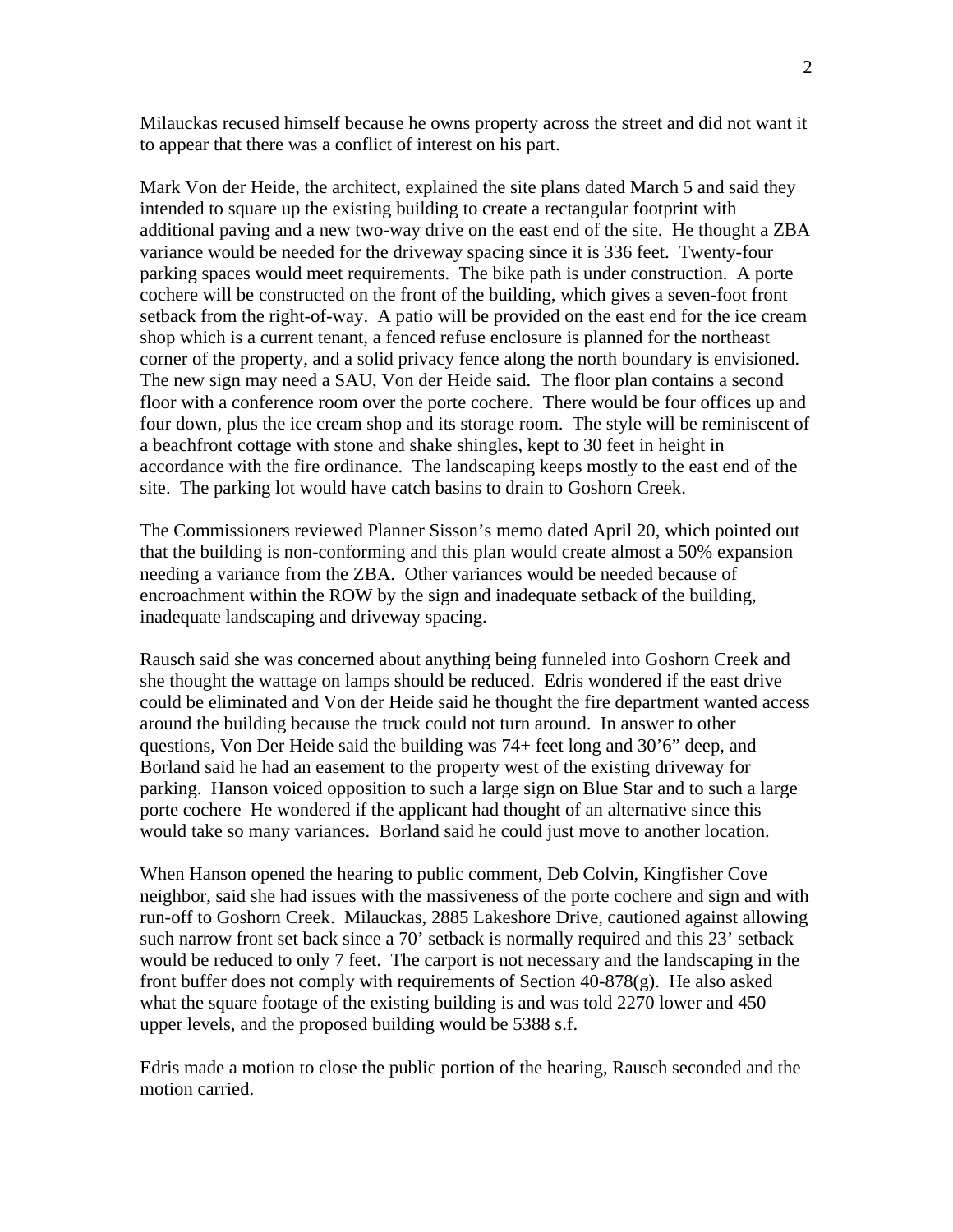Edris made a motion to table the Saugatuck Professional Building SAU and the March 5 site plan until the applicant addresses issues raised in Sisson's April 20 memo plus the issues with Goshorn Creek run-off, lamp wattage, porte cochere and the buffer and landscaping. Rausch seconded and the motion carried.

After a brief recess the meeting reconvened at 8:33 P.M., at which time Milauckas rejoined the Commission. Hanson opened the third public hearing on SAU for OxBow in the R-4 zone for construction of an expanded new dormitory, previously approved in 2005 but at a slightly different location, and for construction of a 2200 s.f. residence for the Executive Director and an adjoining 1600 s.f. lodge for visiting artists, which will replace a demolished studio. Secretary Rausch read the notice published in the newspaper.

Jason Kalajainen, 119 W.  $11^{th}$  St., Holland, gave a history and description of the OxBow School of Art, stating that it is a 501c3 nonprofit organization governed by a board of directors associated with, but not owned by, the Art Institute of Chicago. This is the third phase of its four-phased expansion and includes the Metternich Lodge named in honor of Dale Metternich, a benefactor.

Jack Murchie, the architect, 910 N. Lakeshore Dr., Chicago, explained the site plan and added that the roadway and fire hyrants near the proposed Metternich Lodge were examined by Fire Inspector Janik, who seemed satisfied.

Hanson read part of Sisson's memo dated April 20 which pointed out that since this is now R-4 zoned, this is a non-conforming use and should be considered by the ZBA with site plan recommendations from the Planning Commission. Marczuk asked how high the proposed buildings are, and was told that the Metternich Lodge is 25 feet to the peak and the dormitory is 23 feet. Edris said there is a note about septic field on the northern part of the site. John Rossi, in charge of maintenance, said he thought it was incorrect, and even though a new septic field is still used by some of the cottages, the plan was to have everything connected to public sewer. Milauckas asked why they were building in Tallmadge Woods, and Kalajainen replied that it was less disturbing to the area to take down a building in disrepair and rebuild on the same site than clearing a new site. Murchie said mature trees would not be disturbed, just scrub.

Hanson reviewed the agreement made in 2003 between the City of Saugatuck and Saugatuck Township to extend public water and sewer facilities to OxBow as approved by MDEQ in 2002, which stated that no additional connections be made without the written consent of the above parties. Hanson read correspondence he had received including from: Ellen Sandor, a board of directors member; in favor; Karen Dunn, who quotes from the Commercial Record a concern about expansion into Tallmadge Woods, miscalculation of sewer and water needs from the last expansion, and the take over by Chicago Art Institute; and John Breen who questions the authority of those applying for expansion and thinks all Park St. residents should have been notified.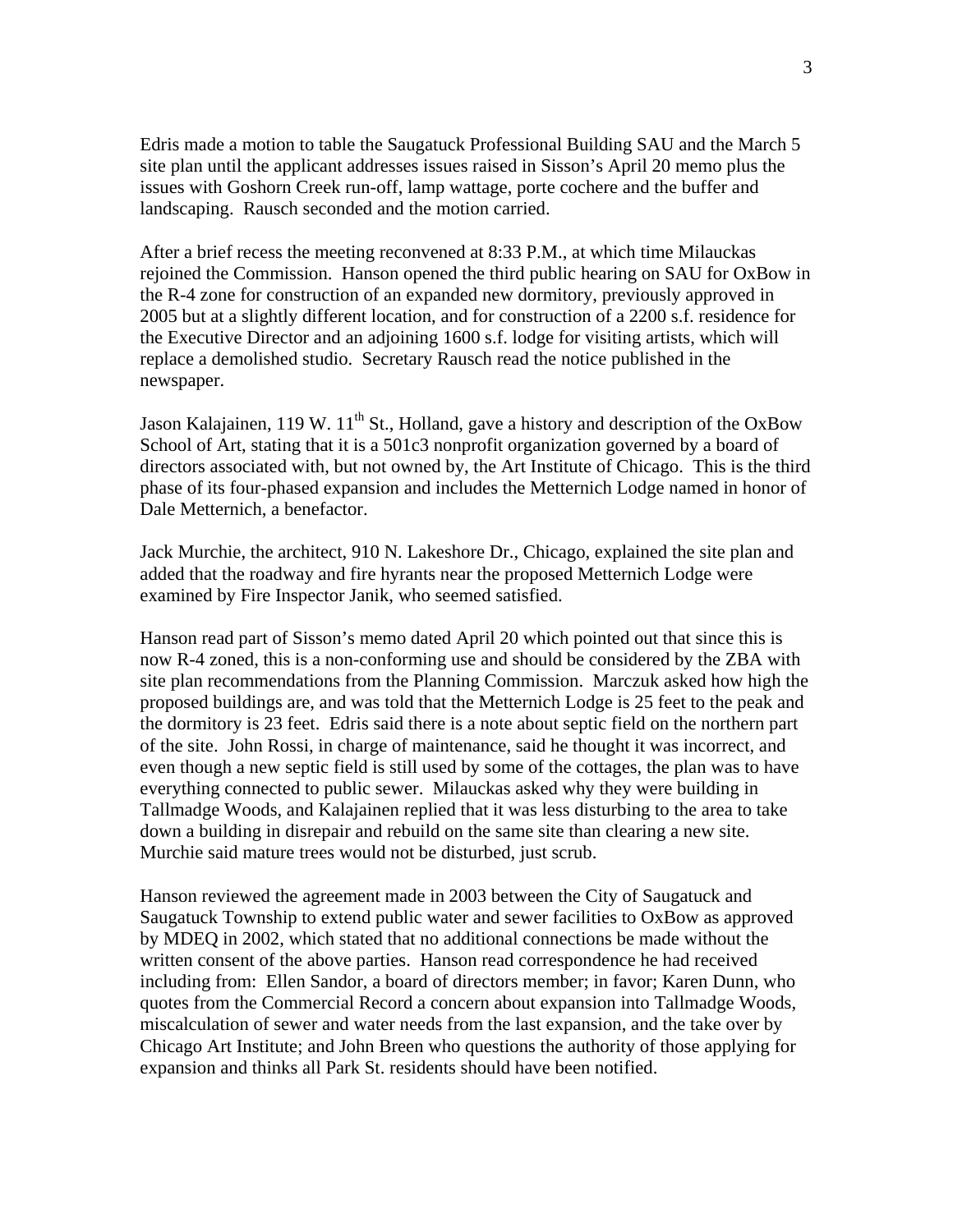Kalajainen explained that Fleis Vandenbrink miscalculated the needed sewer/water level from the information given by OxBow at the time of the last expansion. Kalamazoo Lake Sewer and Water Authority will remedy the situation by June 1 at OxBow's expense. He said he had never heard from Park St. neighbors that they had sewer problems. On the subject of expansion into Tallmadge Woods, Kalajainen said Saugatuck's attorney gave him to understand that as long as OxBow continued to be operated as an art school, it could use Tallmadge Woods.

Hanson opened the meeting to public comment, and Henry Gleason, 1025 Park St., said he was concerned about the sewer problem and the inadequacy of the sewer pipe because a few years ago a neighbor had sewage in the basement. He thought OxBow was understating its use when they have fundraisers. Kalajainen said they bring in Port-O-Johns when they have fundraisers.

Dayle Harrison,  $310862<sup>nd</sup>$  St., was concerned about expansion into Tallmadge Woods and about destroying historic buildings. Kalajainen said the building to be demolished is not one of the quaint, rustic buildings.

David Balas, 555 Spear St., Chairman of the Auxiliary Board and member of the OxBow Board of Chicago, said OxBow has property rights and he did not think Saugatuck should have a say about what's being proposed, but OxBow does want to make sure the sewer is up to capacity and meets all requirements. He added that Breen's and Dunn's comments about the ownership of OxBow are completely misplaced, and he cited all those connected with West Michigan who serve on boards.

John Rossi, 324 W. 17<sup>th</sup> St., Holland, said he supported the Master Plan for OxBow because he thought they had a very competent architect and builder and because OxBow has tried to work with the neighbors.

Rausch made a motion to close the public portion of the hearing, Edris seconded and the motion carried.

Milauckas said he thought the City of Saugatuck, as property owner, should have some input. Kalajainen said he had provided the City with all the same information given this Commission. Hanson said he would write a letter to the City manager asking their attorney to say whether the City has a legal right to object to this expansion and whether the water/sewer agreement of 2003 between the City and the Township might prevent the construction of Metternich Lodge.

Milauckas made a motion to find that OxBow's application for expansion is best decided by the Zoning Board of Appeals as the expansion of a non-conforming use and not as a PUD. Marczuk seconded. Milauckas amended the motion to add that the motion is based on the recommendation of the planner and attorney. Marczuk seconded the amendment. The amended motion carried.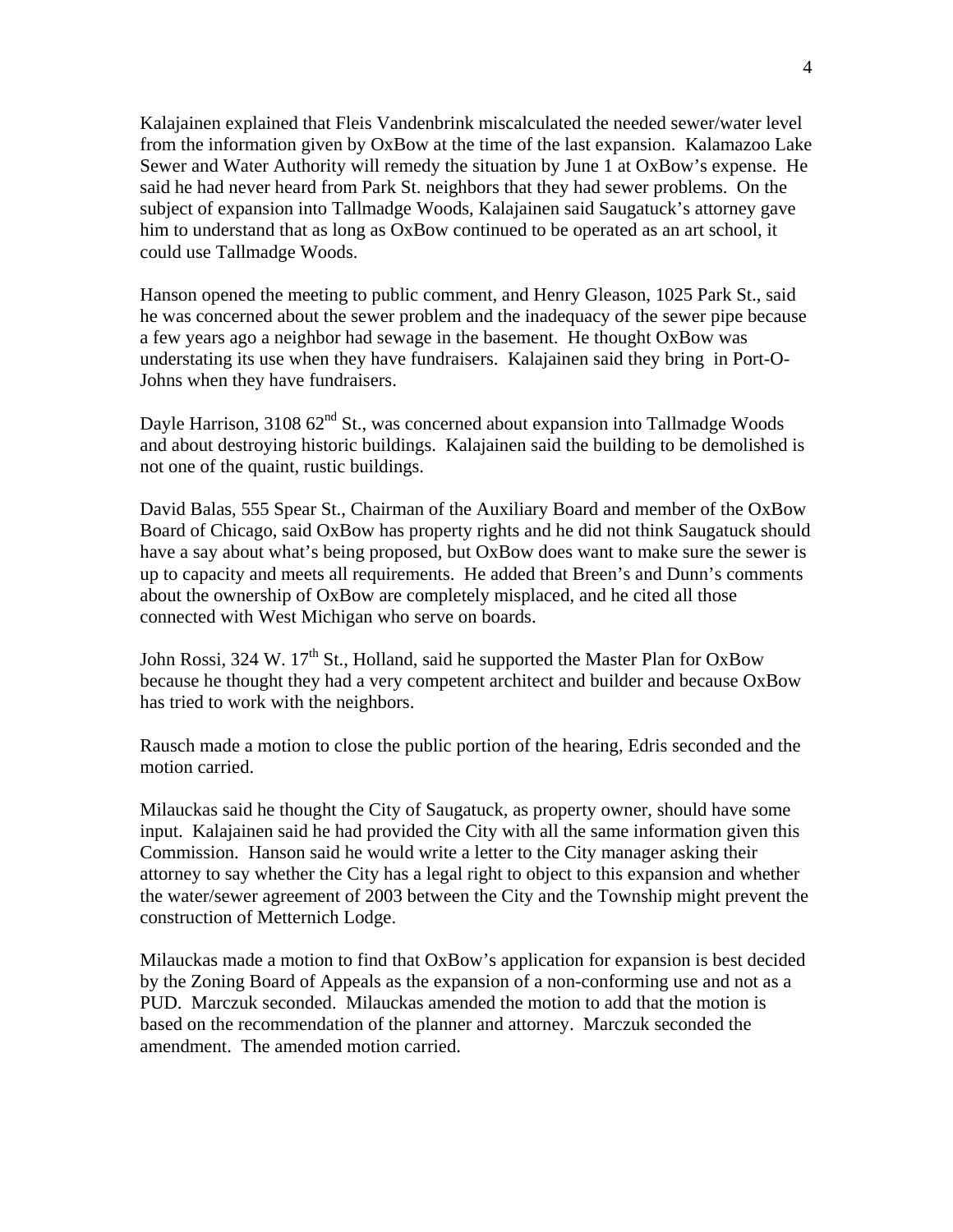Milauckas made a motion to table OxBow's application for expansion to the next meeting May 10 to receive input from the City of Saugatuck on the issue of the expansion of the sewer service and on the expansion into Tallmadge Woods and on the issue of the upgrade and repairs that were necessary for the sewer service. Rausch seconded and the motion carried.

Gleason asked what further expansion was planned, and Kalajainen replied that one additional print studio is planned and far into the future possibly more faculty residences.

At 10:00 P.M. Hanson opened the public hearing on proposed ordinance amendments. Secretary Rausch read the notice published in the newspaper. Hanson stated that adjustments will have to be made to the new Zoning Map if it is to be a legal document. After Harrison wondered why R-4 was not included in the formula to determine approximate lot yield and presented a scenario where wetland exceeded upland by a great deal, it was decided some revision was needed if this would be used as a guide line. The definition of "wetlands" may need to be adjusted. Edris said "high water mark"works for rivers and streams but not for Lake Michigan. Deb Matthai, 6936 Hickory Lane, said this guide was not clear and the Commission needs something simpler.

Edris made a motion to close the public portion of the hearing, supported by Marczuk. The motion carried. There was discussion about the changes of lines of bodies of water on the Zoning Map.

Milauckas made a motion to recommend to the Township Board that it approve Sections 1 through 12 and Section15 of the draft of Zoning Ordinance Amendments dated March 29, with the stipulation (1) that the Zoning Map should be revised to delete the commercial island in Section 20 on the west side of Blue Star Highway and otherwise refined and approved by Planner Sisson and (2) that all sections of these amendments be reviewed and approved by the township attorney. Rausch supported, and a roll call vote showed unanimous approval.

Hanson announced a free basic training class April 26 offered by the Ottawa County Planning Commission led by Ron Bultje and Dan Martin. Hanson also stated that Z. A. Ellingsen will not provide occupancy permits for buildings going up on Corey Court without a fire hydrant. Further Hanson said the series of discussions about hydrants being needed on the north side of Blue Star prompted him to ask Township Manager Quade what he thought, and he said there are many communities more densely populated that don't have hydrants on both sides of the street. Hanson announced the first Joint Planning Committee will be June 12.

Meeting adjourned at 10:47 P.M. The next regular meeting is May 10 at 7:00 P.M. at the township hall. The next informal review for Saugatuck LLC is May 24 at 7:00 P.M. at Douglas Elementary School.

\_\_\_\_\_\_\_\_\_\_\_\_\_\_\_\_\_\_\_\_\_\_\_\_\_\_\_\_\_\_\_\_\_\_\_\_ \_\_\_\_\_\_\_\_\_\_\_\_\_\_\_\_\_\_\_\_\_\_\_\_\_\_\_\_\_\_\_\_\_\_